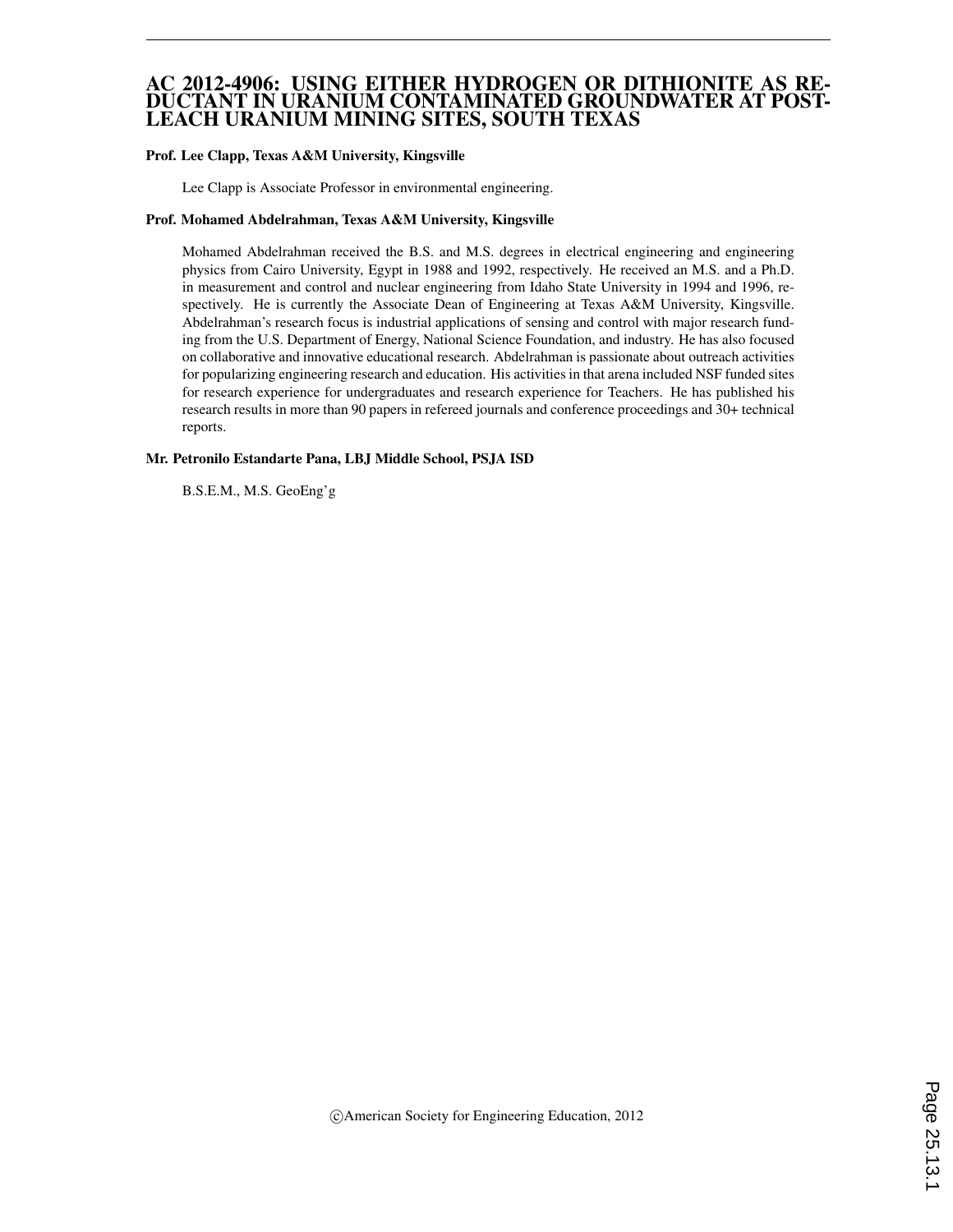## **Modeling, Simulations and Studies using Hydrogen or Dithionite as Reductants in Uranium Contaminated Groundwater at Post-Leach Uranium Mining Sites in South Texas**

### **Abstract**

This paper summarizes the results of a summer research project conducted by a public high school teacher. The project focused on the impacts of in situ recovery (ISR) uranium mining on groundwater quality in South Texas. Uranium is a major groundwater constituent at ISR mining sites and there is need for more effective post-mining restoration strategies. One promising approach is to add reductants to reduce soluble U(VI) species to insoluble U(IV) species that are permanently immobilized within the aquifer formation. In this research a hydrogeochemical computer program from USGS (PHREEQC) was used to simulate how two different reductants, hydrogen gas  $(H_2)$  and sodium dithionite (Na<sub>2</sub>S<sub>2</sub>O<sub>4</sub>), induce reduction of U(VI) to U(IV) and groundwater and associated changes in the hydrogeochemistry. The modeling simulation performed with  $H_2$  as the reductant showed that significant reduction of uranium, iron and sulfate was achieved, resulting in very strong reducing conditions. In contrast, the modeling simulation with sodium dithionite as the reductant showed reduction of uranium and iron only. These results have significant implications with respect to the potential effectiveness of  $H_2$  and dithionite as chemical reductants for restoring groundwater quality at uranium ISR mining sites. In particular, while addition of  $H_2$  should achieve stronger reducing conditions near the injection point, the addition of dithionite will likely have a larger zone of influence because it will not be consumed via sulfate reduction reactions.

A learning module based on the legacy cycle concept was developed that challenges the students to think through the processes and steps to determine the level of contamination and the amount of restoration required to return groundwater to safe levels. This learning module will be introduced into high school mathematics and science classes during spring semester 2011-2012 school year. A subsequent assessment of the students' performance will be carried out and reported.

### **Introduction**

In-situ recovery (ISR) mining of uranium (U) has developed into a major mining technology as compared to traditional open pit mining and underground mining for the recovery of U ore because of lower costs, shorter start-up times, greater safety, little disturbance of surface terrain or surface waters, and low labor requirements. Likewise, many of the hazards of working at an ISR mining operation are less significant than for open-pit or underground mining operations. However, the ISR mining of uranium ore has environmental disadvantages because large amounts of groundwater are circulated and there is some withdrawal from an area where aquifers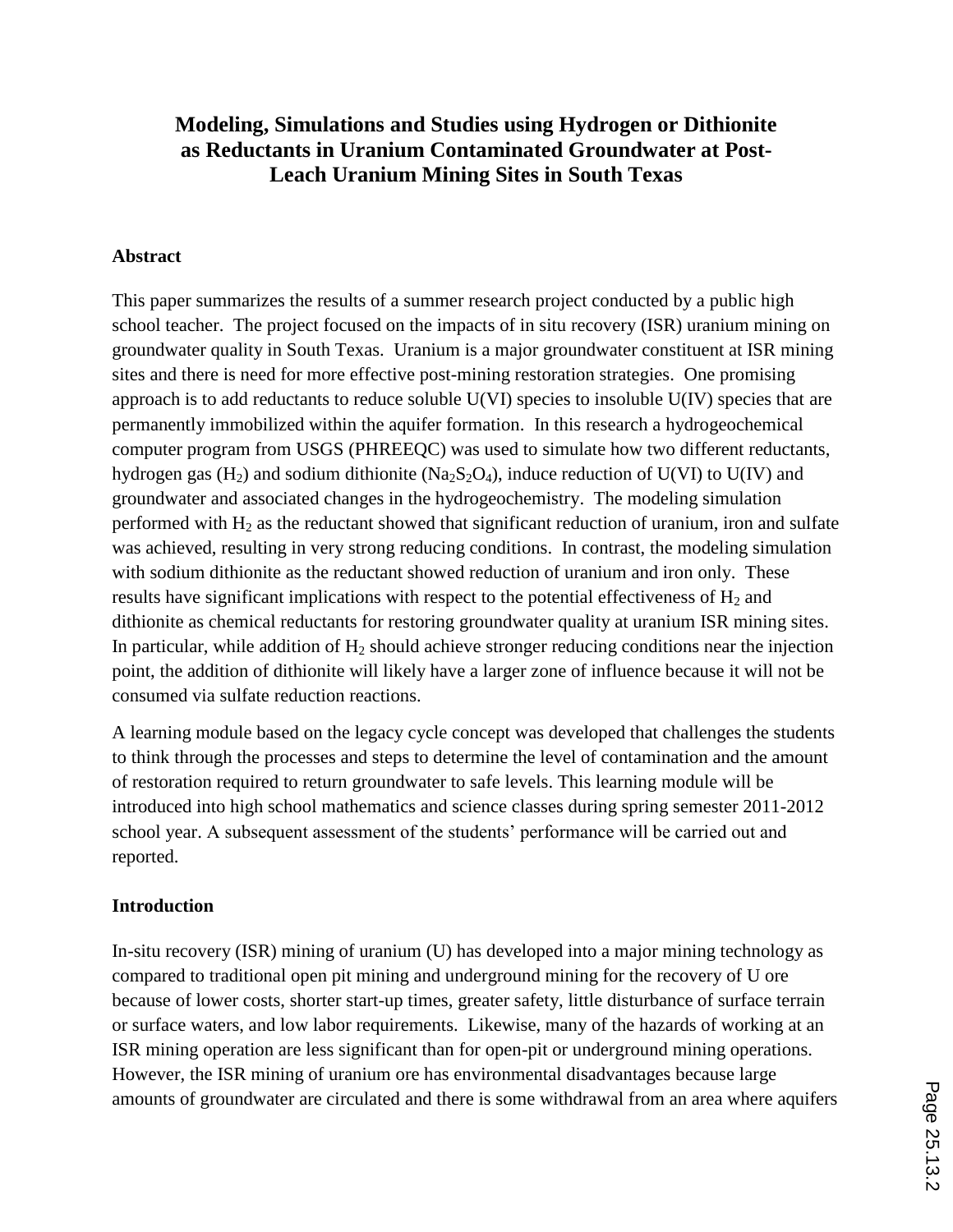constitute a major portion of water supply for other purposes. Likewise, injection of an oxidant with the leach solution causes valence and phase changes of indigenous elements such as As, Cu, Mo, Se, S, and V, as well as U, thereby increasing the aqueous concentrations of these species as well. A question of major concern at ISR mining sites is how to restore the groundwater to its original chemical composition. Restoration is necessary to reduce the amounts of undesired chemical constituents left in solution after mining operations and thus to return the groundwater to a quality consistent with pre-mining use and potential use. One promising approach to restoring groundwater quality at ISR sites is to inject reductants that can reduce and permanently immobilize the residual uranium within the aquifer formation. This paper describes a computer modeling study performed to simulate the reduction and immobilization of uranium in groundwater through injection of either hydrogen gas or sodium dithionite solution.

#### **Review of Literature**

#### *Geology and Mineralization of Uranium*

The Gulf Coast aquifer in Texas is part of the South Texas Uranium (STU) Province, which includes about 20 counties. The uranium deposits in the Gulf Coastal Plain of South Texas were derived from volcanic materials that deposited across an ancient river delta system. Oxidized groundwater leached uranium from the surface sediments into groundwater aquifers. The Uenriched groundwater flowed through the aquifer until it reached an interface between oxidizing and reducing groundwater. At this interface, the U and other elements (including As, Se, V, Cu, and Mo) precipitated out of the solution. The reducing conditions were due to influxes of either oil and gas or H2S migrating along faults or, less commonly, organic-rich sediments. The reducing conditions changed the redox state of the uranium from a soluble oxidized form, U(VI), to an insoluble reduced form,  $U(IV)$ . Such deposits are known as "roll-on front" deposits.  $\frac{1}{1}$ 

#### *Geochemistry of Uranium in Groundwater*

The naturally occurring uranium minerals in nature predominantly exist in one of two ionic states: U(VI) (the uranyl oxidized ion) and U(IV) (the uranous reduced ion). In the oxidized (uranyl) state, uranium is more readily dissolved and is highly mobile in the environment (e.g., in soil, surface water, and groundwater); however in the reduced uranous  $(U^{4+})$  state, uranium does not readily dissolve in water. Common uranous minerals include uraninite  $(UO<sub>2</sub>)$ , pitchblende (a crystalline variant of uraninite), and coffinite  $[U(SiO<sub>4</sub>)(OH)<sub>4</sub>]$ . Arsenic, molybdenum, and selenium often occur together with uranium at a regional scale because they are derived from the same source (i.e., ash-fall leaching). Radioactive decay of uranium also generates radium and radon.<sup>2</sup>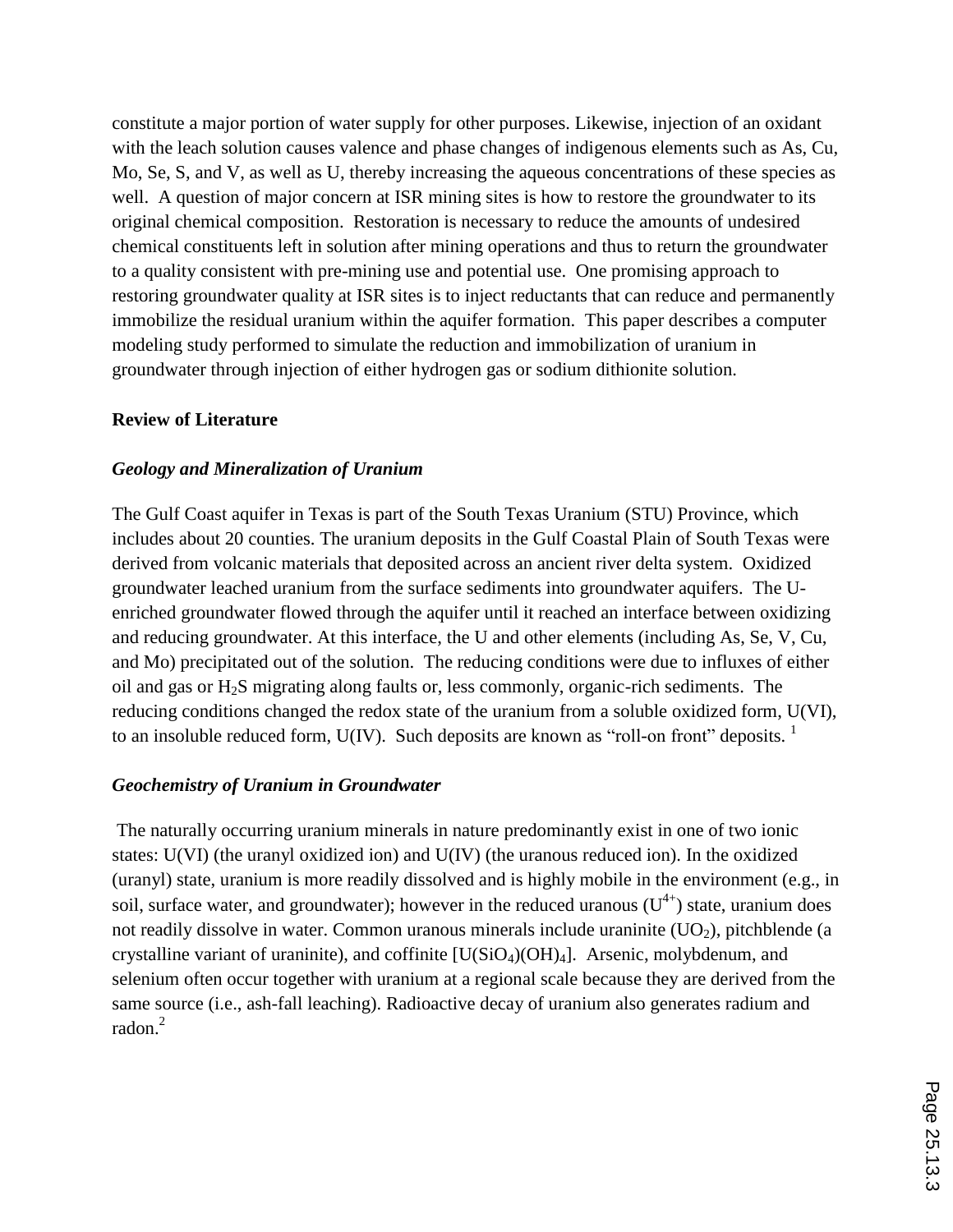### *Overview of ISR Mining of Uranium Ore*

In situ recovery (ISR) mining is the in-place mining of a mineral without removing overburden or the original ore deposits. It is usually done by installing a well and mining directly from the natural deposit via the injection and recovery of a fluid that causes the leaching, dissolution, or extraction of the mineral. The uranium deposits in South Texas are located in porous and confined sedimentary sandstone formations which are very amenable to ISR mining technology. The ISR mining of uranium ore starts with drilling of injection, production and monitoring wells. Once the wells are in place, lixiviant (groundwater amended with dissolved oxygen and sometime sodium bicarbonate) is injected into the ore-bearing aquifer formation to dissolve the uranium mineral. The uranium-laden solution is then pumped back to the surface for extraction and processing into a dry powder-form material consisting of natural uranium, which is commonly called "yellow cake" and is sold on the market as  $U_3O_8$ .<sup>3</sup>

### *Groundwater Restoration Techniques*

Recognizing that in-situ recovery operations fundamentally alter groundwater geochemistry, the primary goal of a restoration program is to return groundwater quality of the mined ore zone to the pre-mining baseline condition defined by the baseline water quality sampling program. During the groundwater restoration, all parameters, on an average basis, must be returned to baseline or as close to average baseline values as is reasonably achievable. Approaches for restoring groundwater quality at ISR sites typically involves a combination of methods including (1) groundwater transfer, (2) groundwater sweep, (3) reverse osmosis with permeate injection and groundwater recirculation, and (4) stabilization monitoring.<sup>4</sup>

"Groundwater transfer" is the displacement of mining-affected waters in the well field with baseline quality waters from parts of the well field just beginning leaching operations. It involves moving groundwater between the well field entering restoration and another well field where uranium leaching operations are beginning. This results in the groundwater in the two well fields becoming blended until the waters are similar in conductivity and therefore similar in the amount of dissolved constituents. Because water is transferred from one well field to another, groundwater transfer typically does not generate liquid effluents.<sup>4</sup>

"Groundwater sweep" involves pumping groundwater from the all the production and injection wells to the processing plant without reinjection. This pumping causes uncontaminated, native groundwater to flow into the ore body, thereby flushing the contaminants from areas that have been affected by the horizontal spreading of the lixiviant during uranium recovery. Groundwater produced during the sweep phase will contain uranium and other contaminants mobilized during uranium recovery and residual lixiviant. The initial concentrations of these constituents would be similar to those during the uranium recovery operation phase, but would decline gradually with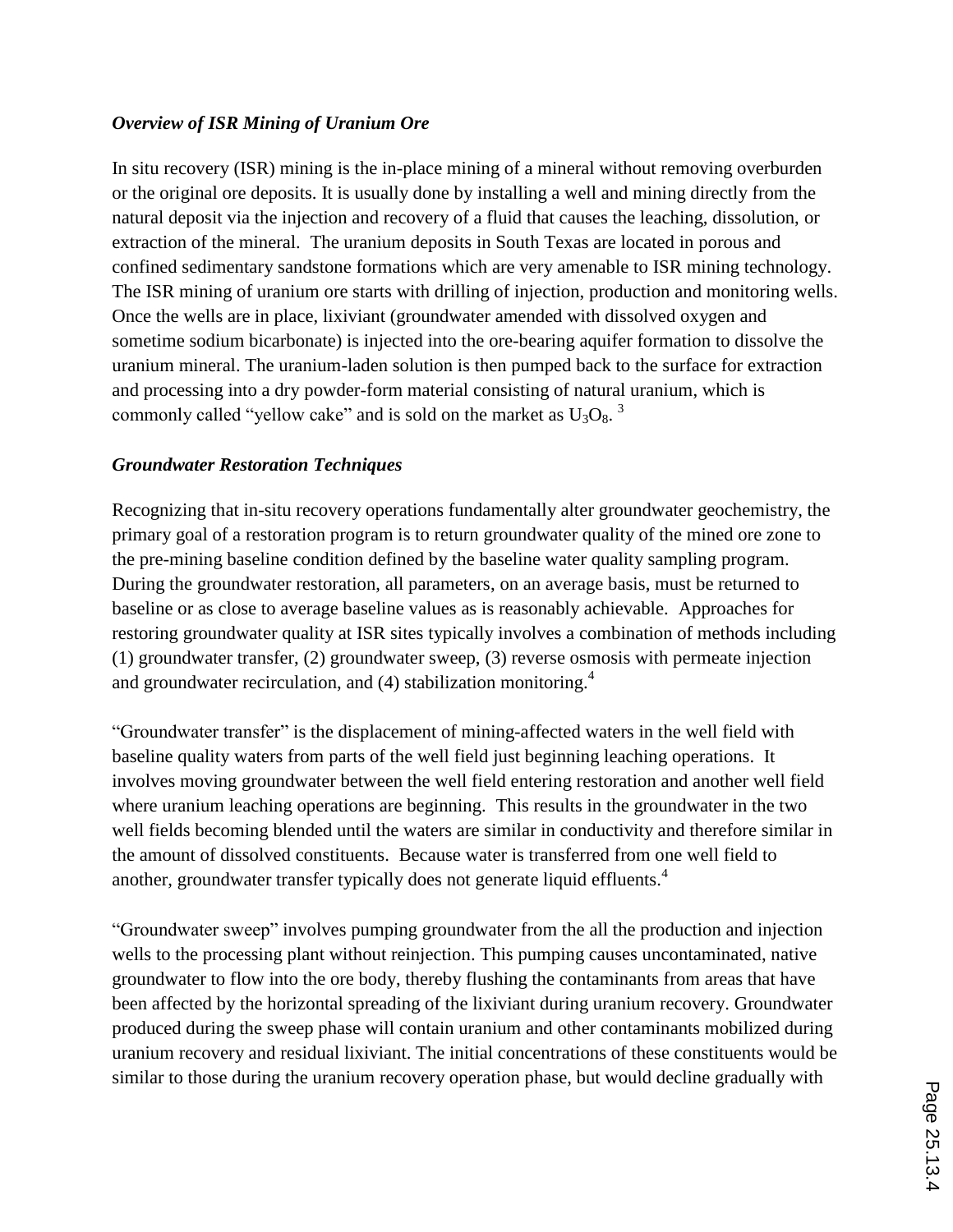time. The water removed from the aquifer during the sweep first is passed through an ionexchange system to recover the uranium and then disposed by deep well injection.<sup>4</sup>

Reverse osmosis and permeate injection are used after groundwater sweep operations. During permeate injection and recirculation, uranium and other chemically associated species are removed by passing the groundwater through a reverse osmosis system consisting of pressurized, semi permeable membranes. The reverse osmosis process yields two fluids: clean water (permeate: about 70 percent) that can be reinjected into the aquifer and water with concentrated ions (brine: about 30 percent) that cannot be reinjected directly. The pH is lowered, and additives called antiscalants are added to the groundwater upstream of the reverse osmosis unit to prevent precipitation of minerals (particularly calcium carbonate). After reverse osmosis, sodium hydroxide may be added to readjust the pH of the groundwater to baseline levels. This process returns total dissolved solids, trace metal concentrations, and aquifer pH to baseline values. The net withdrawal from the aquifer depends on how the rejected liquid (reject) from the reverse osmosis system, which is about 30 percent of the pumping rate, is handled. The reject, which is a brine solution, cannot be directly injected into the aquifer or discharged to the environment but should be disposed directly in an evaporation pond or via a deep well injection in accordance with the discharge limits in a underground injection control (UIC) permit.<sup>4</sup>

The purpose of the stabilization monitoring phase of aquifer restoration is to establish a chemical environment that reduces the solubility of dissolved uranium and other constituents such as arsenic, selenium, molybdenum, and vanadium. To stabilize these metals concentrations, the preoperational oxidation state in the ore production zone should be reestablished as much as is possible. This is achieved by adding an oxygen scavenger or reducing agent such as hydrogen sulfide  $(H_2S)$  or a biodegradable organic compound (such as ethanol) into the uranium production zone during the later stages of recirculation. The need for an aquifer stabilization phase will vary on how effectively the sweep and recirculation phases restore the affected aquifer to the required standards at a given site. Following stabilization, the groundwater shall be monitored by quarterly sampling to demonstrate that the approved standards for each parameter have been met and that any adjacent nonexempt aquifers are unaffected.<sup>4</sup>

### **Groundwater Modeling Approach**

### *Modeling Objective*

The main objective of this research project was to perform modeling simulations using the USGS PHREEQC software program to compare the theoretical effectiveness of hydrogen gas  $(H<sub>2</sub>)$  and sodium dithionite (Na<sub>2</sub>S<sub>2</sub>O<sub>4</sub>) for achieving uranium reduction and immobilization from U(VI) to (IV).<sup>5</sup> In particular, since laboratory soil column studies had shown that sulfate reduction was a significant sink for supplied  $H_2$ ,  $\epsilon$  the modeling was performed to compare the degree of sulfate reduction resulting from addition of equal amount of  $H_2$  and dithionite to groundwater.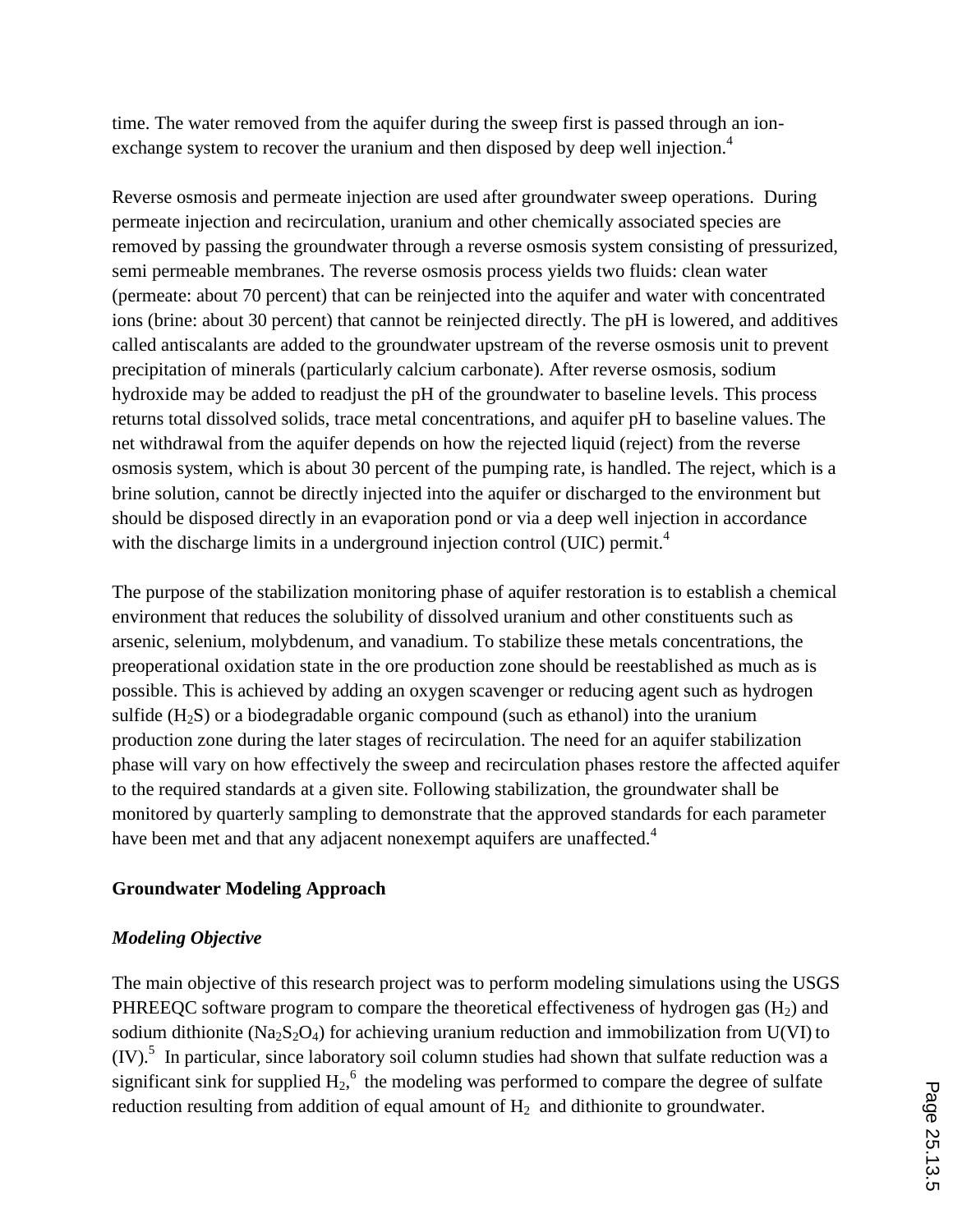#### *Stoichiometric Reactions*

The following equation shows reduction of soluble uranium using hydrogen as the electron donor:

$$
H_2 + UO_2^{2+} \to UO_2(s) + 2H^+ \tag{1}
$$

This equation shows that 1 mg/L of hydrogen is required to precipitate 119 mg/L of uranium. However, injection of hydrogen will also promote reduction of ferric iron and sulfate by iron and sulfate-reducing bacteria (IRB and SRB). These types of bacteria may catalyze uranium reduction, but also consume hydrogen as substrate, significantly increasing the demand for hydrogen. The reactions below illustrate the stoichiometry for sulfate reduction and iron reduction.

$$
H_2 + 2Fe(OH)_3(s) + 4H^+ \rightarrow 2Fe^{2+} + 6H_2O
$$
 (2)

$$
H_2 + 2r\epsilon \left( \text{OH} \right)_3 \left( s \right) + 4H \rightarrow 2r\epsilon + 6H_2\epsilon \tag{2}
$$
\n
$$
4H_2 + SO_4^{2-} + \frac{3}{2}H^+ \rightarrow \frac{1}{2}H_2S + \frac{1}{2}HS^- + 4H_2\epsilon \tag{3}
$$

Dithionite will also reduce uranium and iron according to the following reactions:<br> $S_2O_4^{2-} + 2Fe^{3+} + 2H_2O \rightarrow 2Fe^{2+} + 2SO_3^{2-} + 4H^+$ 

$$
S_2O_4^{2-} + 2Fe^{3+} + 2H_2O \rightarrow 2Fe^{2+} + 2SO_3^{2-} + 4H^+ \tag{4}
$$

$$
S_2O_4^2 + 2Fe^{3} + 2H_2O \rightarrow 2Fe^{2} + 2SO_3^2 + 4H'
$$
\n
$$
UO_2^{2+} + S_2O_4^{2-} + 2H_2O \rightarrow UO_2(s) + 2SO_3^{2-} + 2H^*
$$
\n(5)

In contrast to H2, however, dithionite will not reduce sulfate, but will rather generate sulfate through oxidation of the sulfite ions in Equations 4 and 5. In addition, whereas addition of  $H_2$  will generate alkalinity as per Equation (2), addition of dithionite will decrease alkalinity as per Equation (4).

#### *Hydrogeochemical Modeling and Simulations with PHREEQC*

PHREEQC was used to simulate and compare the hydrogeochemistry changes resulting for addition of equal amounts of hydrogen and sodium dithionite to a typical aerobic groundwater containing low concentrations of dissolved uranium. The input codes are presented in the Appendix. The equations above show that one mole of  $H_2$  donates  $2e^-$  whereas one mole of dithionite donates 6e. Therefore, to facilitate a normalized comparison, the model simulations assumed addition of 0.00550 mole of hydrogen but 0.00183 mole of dithionite (i.e., one-third the amount of  $H_2$ ) per kg of total solution. In both simulations, the groundwater was assumed to be buffered with 0.01 M bicarbonate. The PHREEQC input files are presented in the Appendix.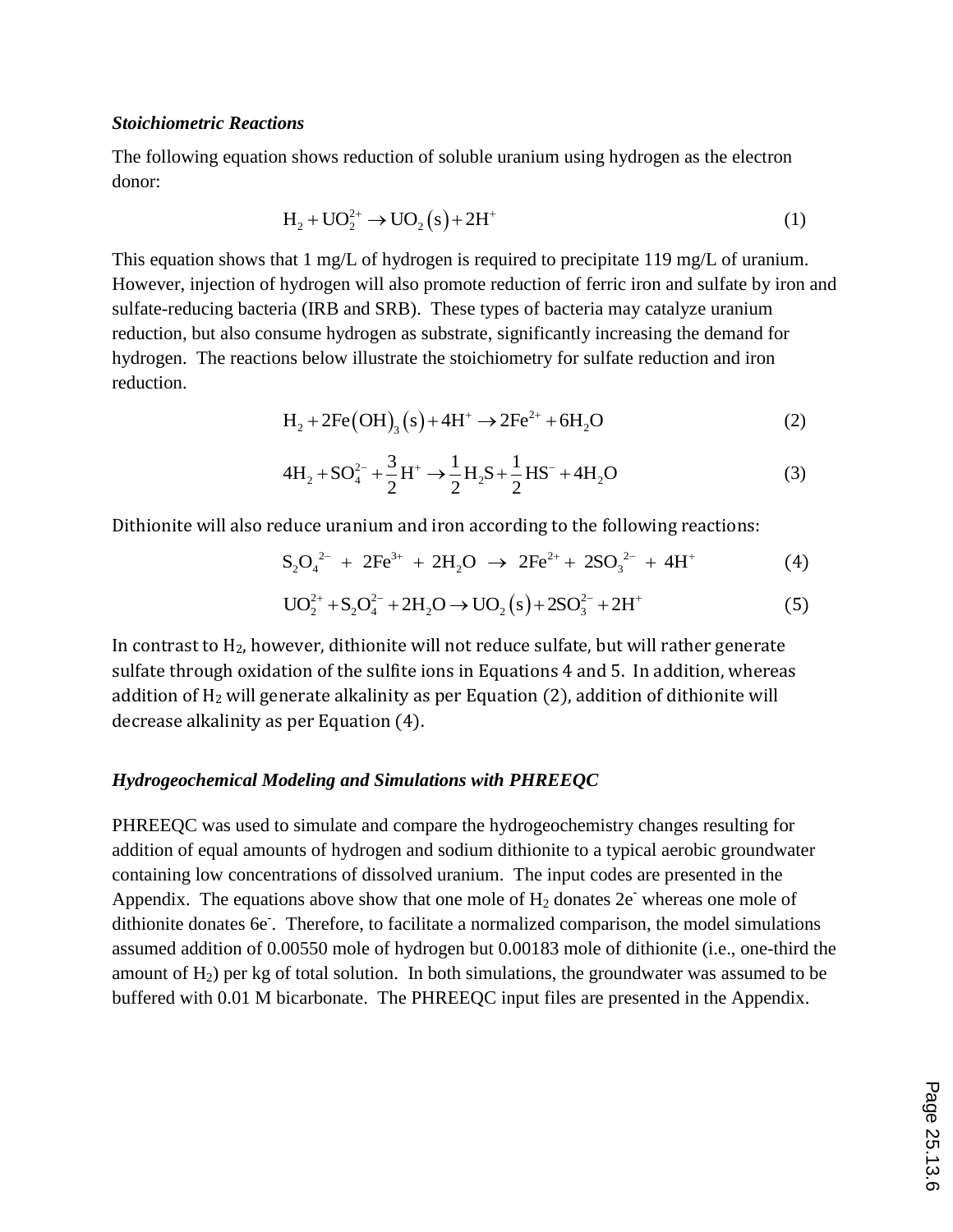### **Results and Discussion**

Figures 1 and 2 show the PHREEQC-simulated changes in (a) oxidized species in solution  $(Fe^{3+}, U^{6+}$  and  $S^{6+}$ ), (b) reduced species in solution (Fe<sup>2+</sup>, U<sup>4+</sup>, and S<sup>2-</sup>), (c) solid-phase species  $[Fe(OH)<sub>3</sub>(s), UO<sub>2</sub>(s)$  and FeS(s)], and (d) Eh and pH with increasing addition of H<sub>2</sub> and sodium dithionite, respectively.

Comparing the results for the  $H_2$  and dithionite simulations shows the following results:

- $\bullet$  In both cases soluble U(VI) was almost completely reduced to U(IV), which predominantly precipitated from solution as uraninite,  $UO<sub>2</sub>(s)$ .
- In the  $H_2$  addition case ferrihydrite, Fe(OH)<sub>3</sub>(s), was initially almost completely reduced to dissolved Fe<sup>2+</sup>. However, as additional H<sub>2</sub> was added, the Fe<sup>2+</sup> started to precipitate out of solution as pyrrhotite, FeS(s), until  $Fe^{2+}$  was almost completely removed from solution.
- Similarly, in the dithionite addition case, ferrihydrite was almost completely reduced to  $Fe<sup>2+</sup>$ ; however, unlike the H<sub>2</sub> case, there was no sulfide available and consequently the  $Fe<sup>2+</sup>$  remained in solution.
- $\bullet$  In the H<sub>2</sub> case sulfate was almost completely reduced to sulfide, with precipitated from solution as pyrrhotite.
- In contrast, in the dithionite case sulfate was generated from the oxidation of dithionite and no sulfate reduction to sulfide (and subsequent precipitation of pyrrhotite) occurred.
- In both cases, solid-phase ferrihydrite almost completely disappeared and almost all the U(VI) was reduced to solid-phase uraninite.
- $\bullet$  In the H<sub>2</sub> case, almost all the iron and sulfur present eventually precipitated from solution as solid-phase pyrrhotite.
- In contrast, in the dithionite case there was no precipitation of solid-phase pyrrhotite.
- The addition of  $H_2$  resulted in the pH increasing from 7.0 to 8.5 and the pe decreasing from  $+4.0$  to  $-5.5$ .
- In contrast, the addition of an equal amount of sodium dithionite (on an electron equivalent basis) resulted in the pH only increasing from 7.0 to 7.3 and pe only decreasing from +4.0 to -3.2.
- In the  $H_2$  case, there was a significant drop in pe that coincided with the initiation of sulfate reduction. No similar trend was observed for the dithionite case.

The results above were qualitatively consistent with the experimental results observed in parallel batch microcosm studies. <sup>6</sup>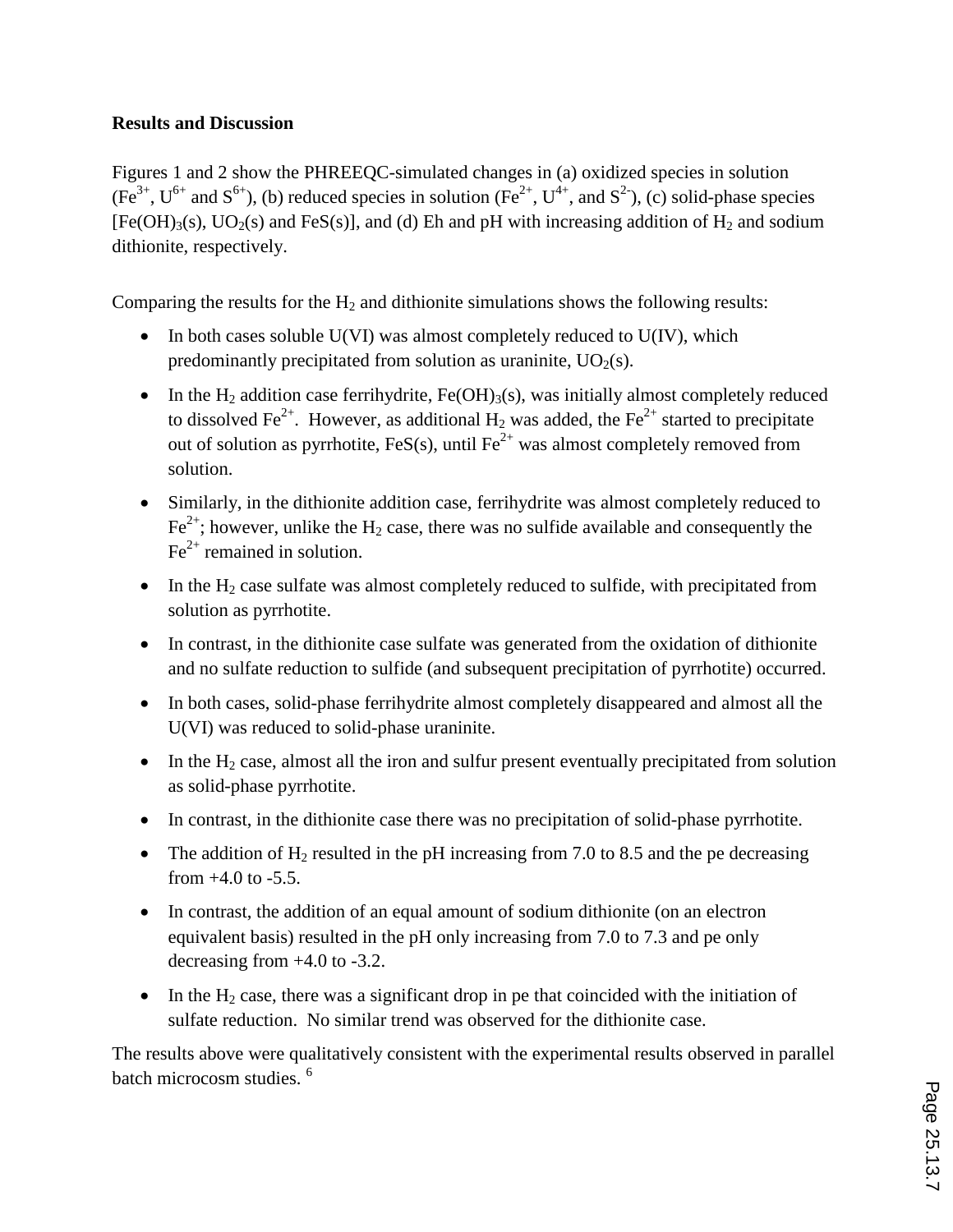

**Figure 1: Changes in (a) oxidized species in solution, (b) reduced species in solution, (c) solid-phase species, and (d) Eh and pH with increasing addition of H2.**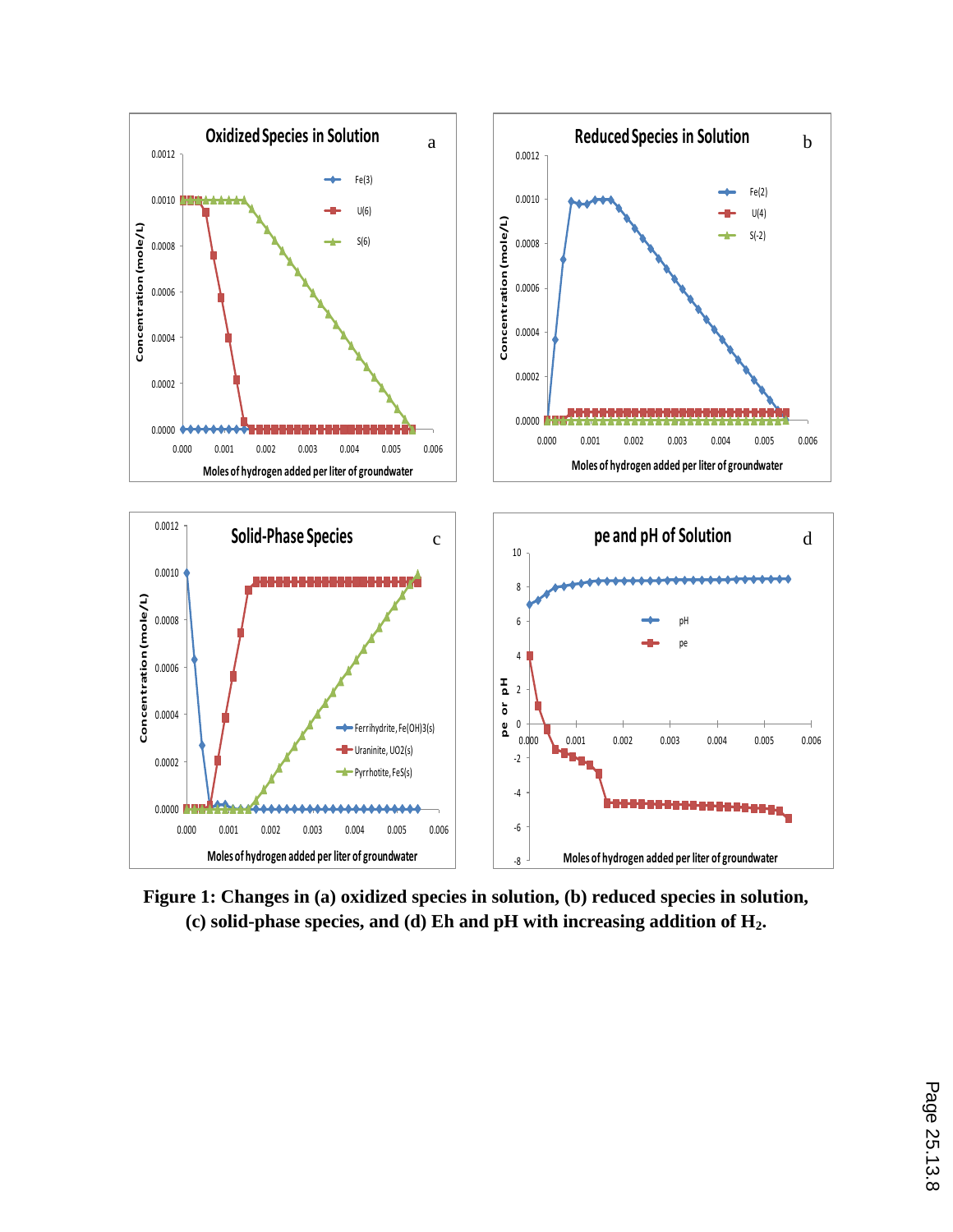

**Figure 2: Changes in (a) oxidized species in solution, (b) reduced species in solution, (c) solid-phase species, and (d) Eh and pH with increasing addition of sodium dithionite.**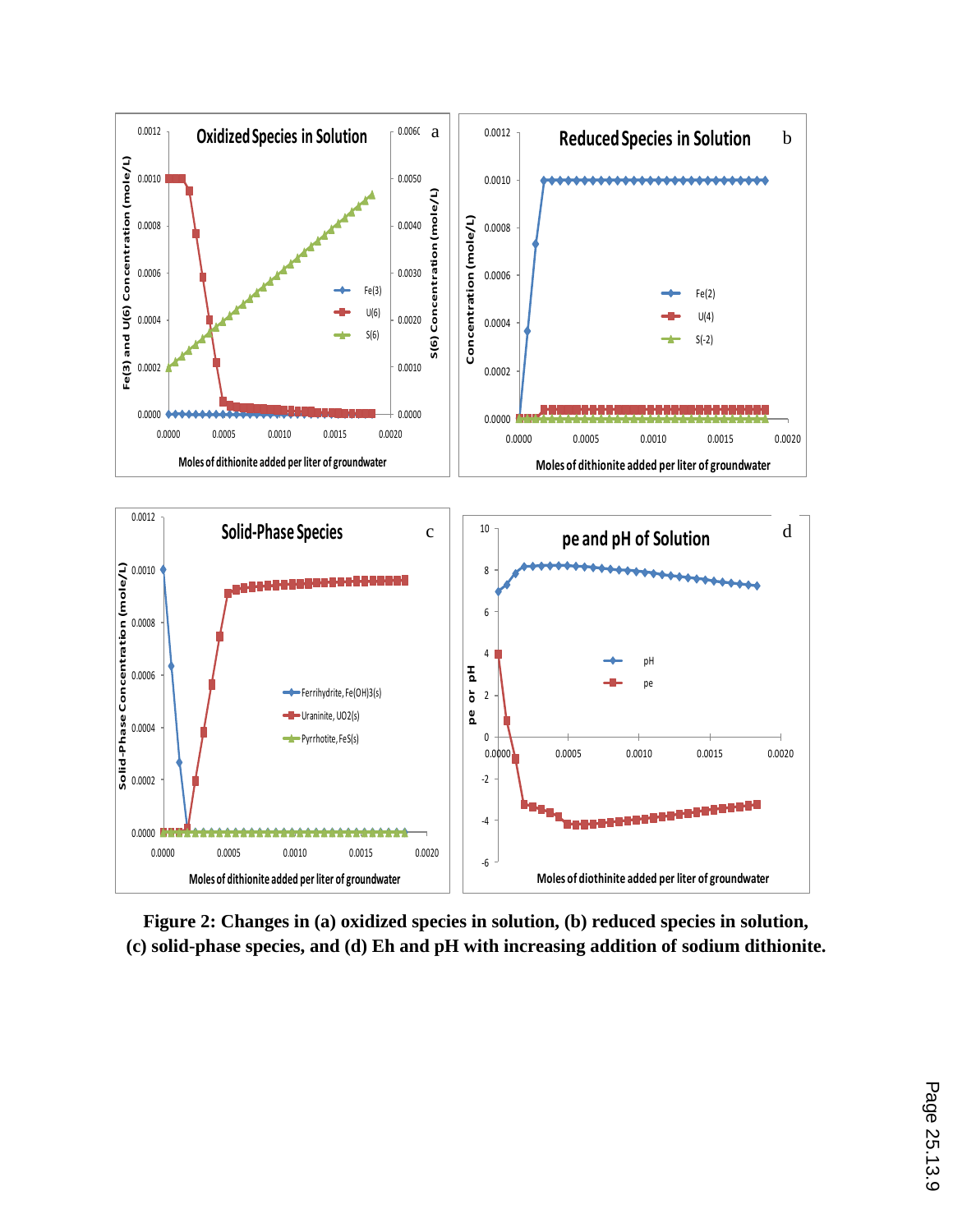### **Learning Module**

A learning module based on the legacy cycle concept was developed that challenges the students to think through the processes and steps to determine the level of contamination and the amount of restoration required to return the concentrations of contaminants in groundwater to safe levels. This learning module will be introduced into high school mathematics and science classes during the spring semester of this school year (2011-2012). A subsequent assessment of the students' performance will be carried out and reported.

The Legacy Cycle lesson format consists of six stages: (1) Challenge Question, (2) Generate Ideas, (3) Multiple Perspectives, (4) Research and Revise, (5) Test Your Mettle (6) Go to Public. A two-day Legacy Cycle workshop was presented to the teachers as part of the RETainUS program. The workshop provided the framework for the teachers to develop their instructional materials that formed part of the legacy cycle based on current learning theory in how people learn through mind, brain, experience, and school. The learning module being developed was based on the above research project and will be implemented for Mathematics and Science classes at LBJ Middle School, PJSA in Pharr, Texas. At the time of the writing this paper, the legacy cycle had not been yet implemented and hence results from applying the learning module below were still pending. Table 2 below describes the components of the learning module in the form of the legacy cycle.

| <b>Component</b> | <b>Elements</b>                                                                                   |  |  |
|------------------|---------------------------------------------------------------------------------------------------|--|--|
| <b>Challenge</b> | People in your neighborhood are complaining about the foul odor coming from                       |  |  |
| <b>Question</b>  | the water in the open drainage canal. Their children and other members of the                     |  |  |
|                  | community have gotten sick. Students are employed by a local water district to                    |  |  |
|                  | study and assess the water and subsequently make recommendation on how to                         |  |  |
|                  | solve the problem. Students will conduct experiments and develop a model to                       |  |  |
|                  | describe on what are the effects of water pollution on living organism?                           |  |  |
| <b>Generate</b>  | What information do you need to know to solve the problem?                                        |  |  |
| <b>Ideas</b>     | What is the chemistry of drinking water?                                                          |  |  |
|                  | Nutrients in drinking water                                                                       |  |  |
|                  | Standards for drinking water                                                                      |  |  |
|                  | What is the usual chemical composition of water being used for irrigation?                        |  |  |
|                  | Why is water being recycled?                                                                      |  |  |
|                  | What is the chemical composition of recycled water?                                               |  |  |
|                  | Do you have to just let the rain water stay for a while in your container before<br>you drink it? |  |  |
|                  | Is there any kind of natural filtration using the natural sands and gravels in the<br>area?       |  |  |
|                  | What are the instruments used in testing water pollution?                                         |  |  |
|                  | What are your findings and recommendations?                                                       |  |  |

**Table 1: Components of the Legacy Cycle: Inquiries in Science about Water Pollution**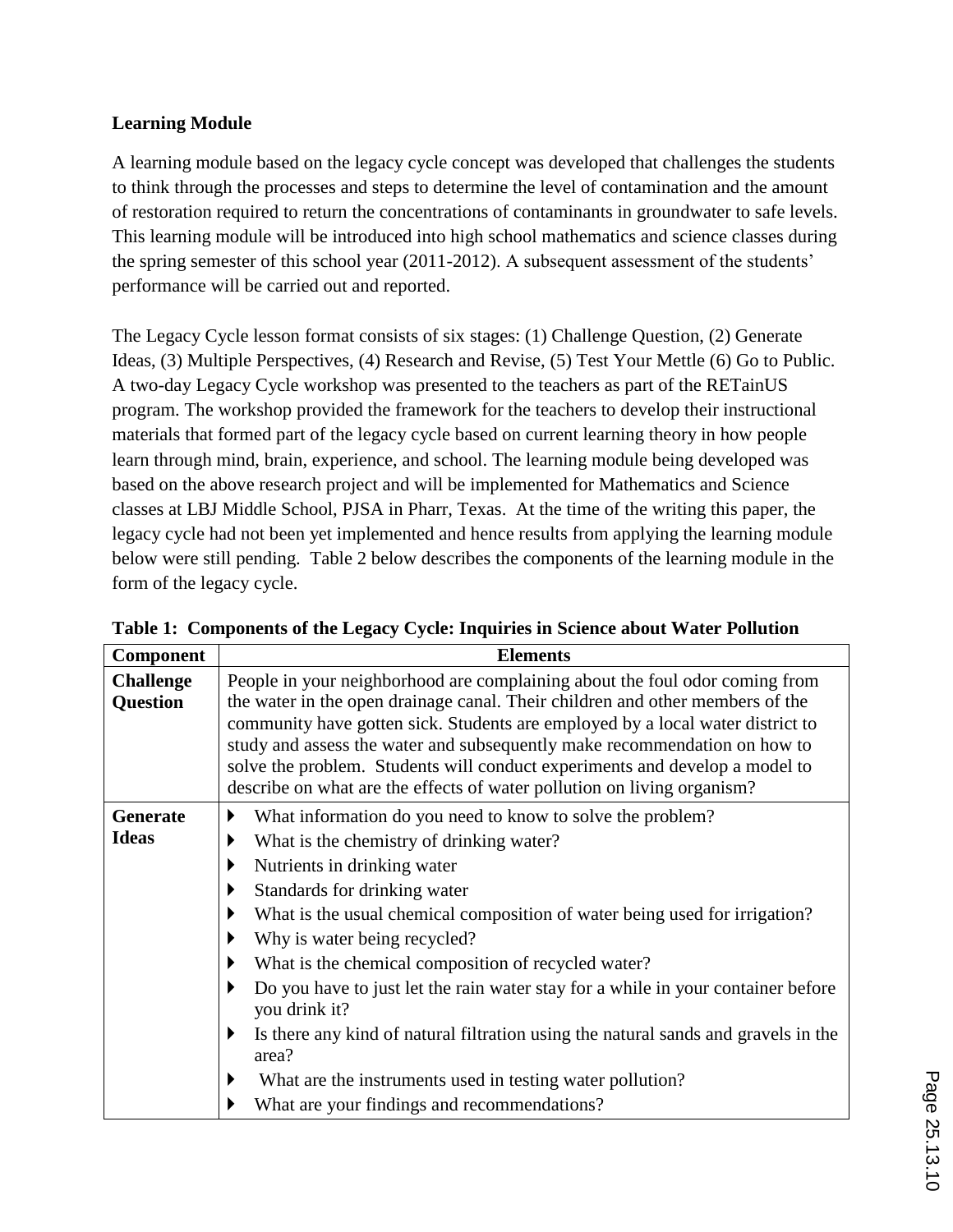| <b>Multiple</b>     | Invite and interview a chemist from the Water District<br>▶                                                            |  |  |
|---------------------|------------------------------------------------------------------------------------------------------------------------|--|--|
| <b>Perspectives</b> | Show video clips on different water filtration processes                                                               |  |  |
|                     | Students will identify 3 things learned from these video clips                                                         |  |  |
|                     | Update the Generated Ideas Master List                                                                                 |  |  |
|                     | Some hazardous elements in drinking water                                                                              |  |  |
|                     | Tolerable limits of chemical water intake to our body                                                                  |  |  |
|                     | How much water does a human body need for 1 day?                                                                       |  |  |
|                     | Test local water for pollutants                                                                                        |  |  |
|                     | Design and create aquatic community                                                                                    |  |  |
|                     | Introduce pollutant                                                                                                    |  |  |
|                     | Do comparison to the water pollution problems in global perspectives<br>▶                                              |  |  |
|                     | Compare the effects to a controlled community<br>▶                                                                     |  |  |
| <b>Research</b>     | Allows the students to develop and realize relationships between knowledge<br>▶                                        |  |  |
| and Revise          | points                                                                                                                 |  |  |
|                     | Group items and have students label the group                                                                          |  |  |
|                     | Drinking water chemical composition                                                                                    |  |  |
|                     | Chemistry of local water and how the pollutants affect the                                                             |  |  |
|                     | environment in general                                                                                                 |  |  |
|                     | Students to go back to Generate Ideas if they anything to add<br>▶                                                     |  |  |
|                     | Why is water recycled?<br>Why others chemicals are allowed in the drinking water?                                      |  |  |
|                     |                                                                                                                        |  |  |
|                     | What are the pollutants in the local water (canal)?                                                                    |  |  |
|                     | Research local, national, and international water pollution<br>▶                                                       |  |  |
| <b>Test Your</b>    | Formative Assessments with an open-ended question: Describe the chemistry<br>▶                                         |  |  |
| <b>Mettle</b>       | of drinking water and rain water and compare their composition.                                                        |  |  |
|                     | Students will answer the question: What are the pollutants in local water and<br>▶<br>why is it is giving a foul odor? |  |  |
|                     | Students will answer the question: Why is there a universal need for recycling                                         |  |  |
|                     | water?                                                                                                                 |  |  |
|                     | Students will answer "What are the existing standards for a safe drinking<br>▶                                         |  |  |
|                     | water?"                                                                                                                |  |  |
|                     | What are the students and the recommendations?<br>▶                                                                    |  |  |
| Go public           | Students will display the results:                                                                                     |  |  |
|                     | (1) Water Testing and Pollution Kit, (2) Poster /Design Project, (3) Oral                                              |  |  |
|                     | presentation                                                                                                           |  |  |
|                     | <b>Conclusion:</b>                                                                                                     |  |  |
|                     | Water pollution affects living organisms, therefore the better we understand the                                       |  |  |
|                     | consequences of our actions, the better equipped we are to make decisions that                                         |  |  |
|                     | support sustainable and environmentally-friendly practices.                                                            |  |  |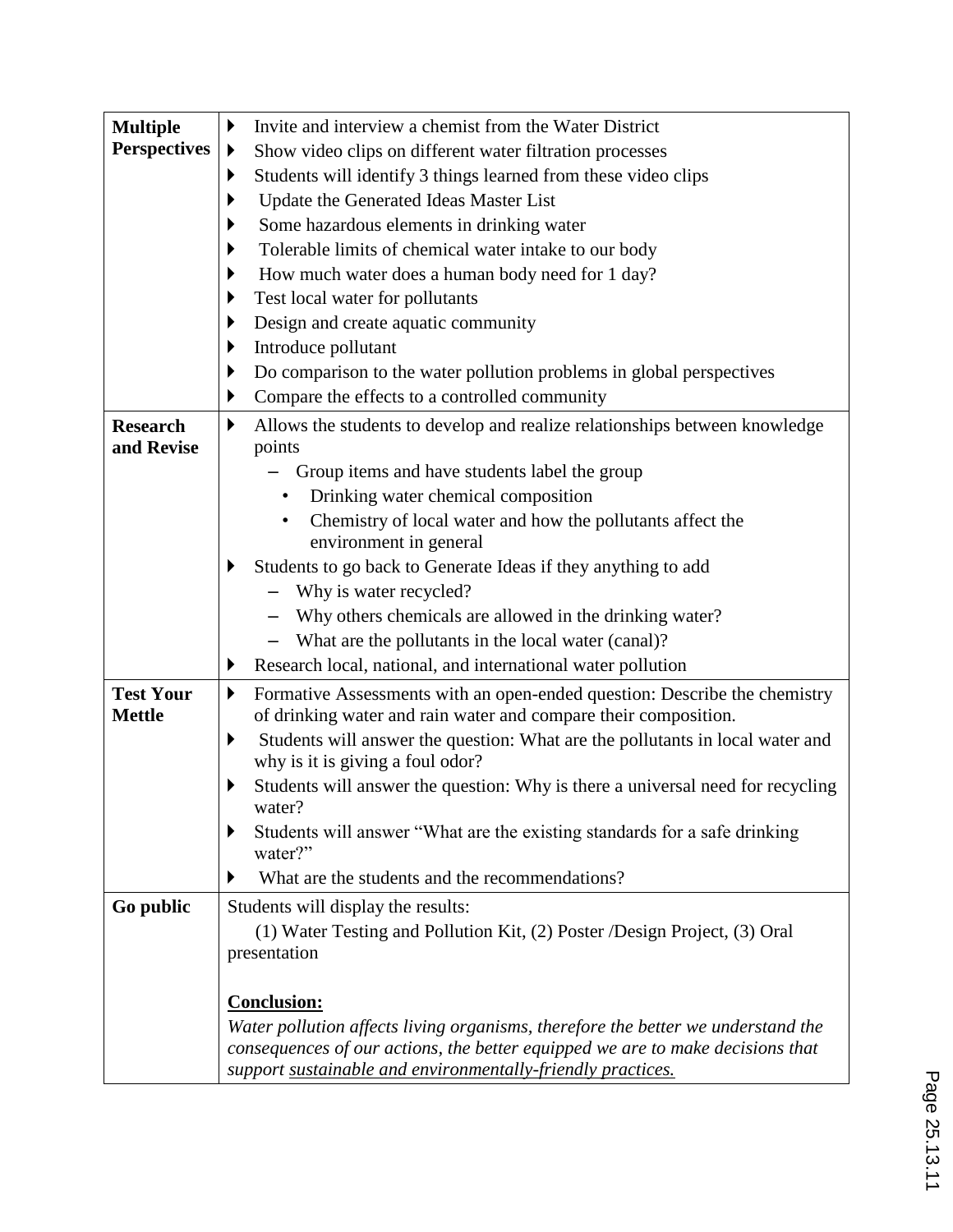### **Summary and Conclusions**

This modeling study confirmed that both  $H_2$  and  $Na_2S_2O_4$  should promote significant reduction and immobilization of  $U^{6+}$  to  $U^{4+}$  when added to groundwater as chemical reductants. However, the modeling simulations also indicated that a significant amount of sulfate reduction (and subsequent FeS deposition) should occur when groundwater is amended with  $H_2$ , whereas no sulfate reduction should occur when groundwater is amended with dithionite. Concomitantly, the modeling also showed that  $H_2$  addition should achieve significantly lower pe than the addition of an equivalent amount of dithionite. These results have significant implications with respect to the potential effectiveness of  $H_2$  and dithionite as chemical reductants for restoring groundwater quality at uranium ISR mining sites. In particular, while addition of  $H_2$  should achieve stronger reducing conditions near the injection point, the addition of dithionite will likely have a larger zone of influence because it will not be consumed via sulfate reduction reactions. Further experimental research must be carried out confirm that this will be the case.

A learning module that share some of the basic concepts used for the research experience has been designed. The module targets students in Mathematics and Science classes at LBJ Middle School and is based on the Legacy Cycle methodology. It will be implemented in the spring of 2012 at a public school with 98% Hispanic students.

### **Acknowledgements**

This material is based upon work supported by the National Science Foundation under Grant No. EEC-1106529, Research Experience for Teachers in Manufacturing for Competitiveness in the United States (RETainUS). Any opinions, findings, and conclusions or recommendations expressed in this material are those of the author(s) and do not necessarily reflect the views of the National Science Foundation.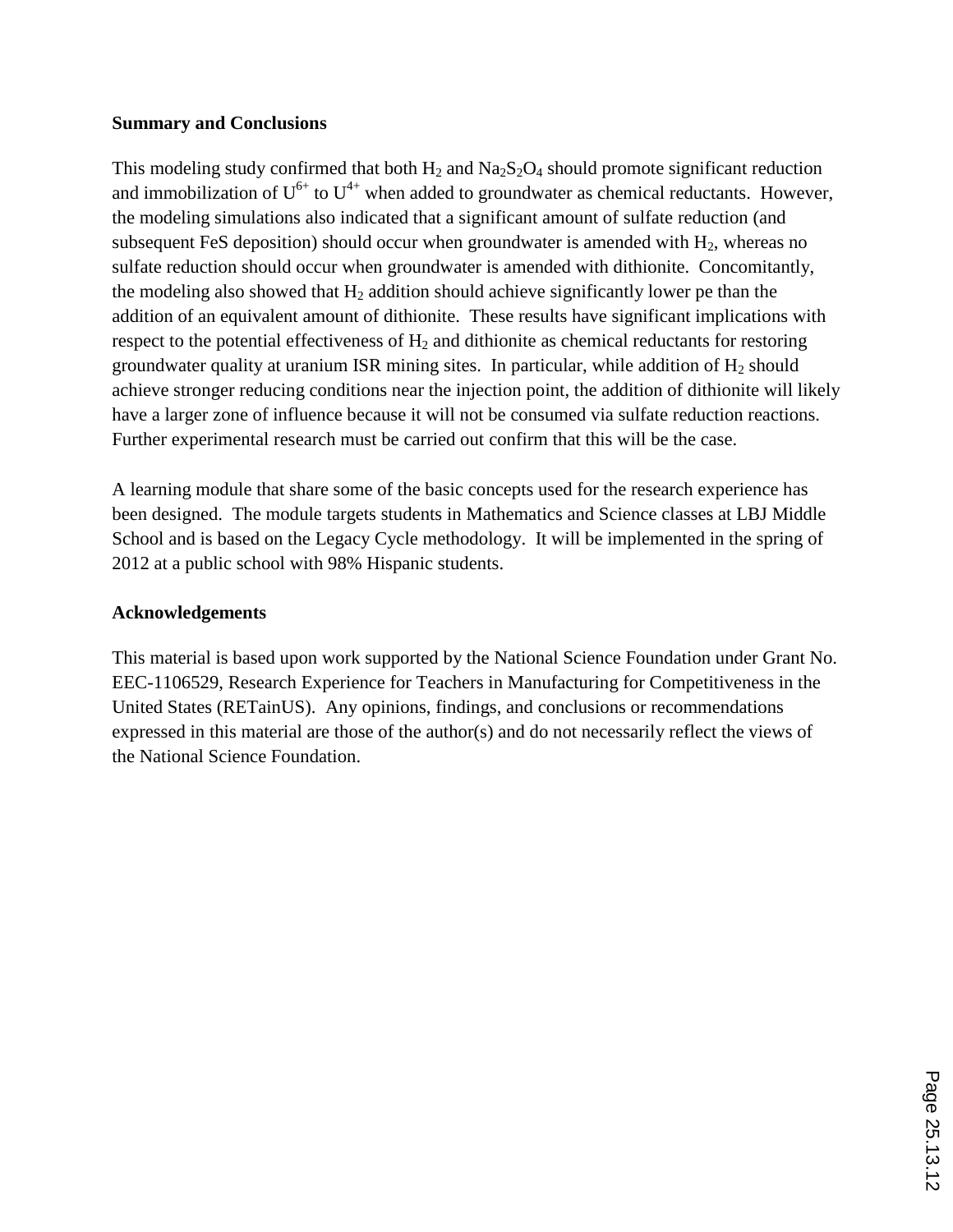| <b>USING HYDROGEN</b>                                                                                                                                                                                                                                                                                                                                                                                                                                                                                                                                                                                                                                          | <b>USING DITHIONITE</b>                                                                                                                                                                                                                                                                                                                                                                                                                                                                                                                                                                                                                                                                                                                                                |
|----------------------------------------------------------------------------------------------------------------------------------------------------------------------------------------------------------------------------------------------------------------------------------------------------------------------------------------------------------------------------------------------------------------------------------------------------------------------------------------------------------------------------------------------------------------------------------------------------------------------------------------------------------------|------------------------------------------------------------------------------------------------------------------------------------------------------------------------------------------------------------------------------------------------------------------------------------------------------------------------------------------------------------------------------------------------------------------------------------------------------------------------------------------------------------------------------------------------------------------------------------------------------------------------------------------------------------------------------------------------------------------------------------------------------------------------|
| <b>SOLUTION 1</b><br>25<br>Temp<br>$\overline{7}$<br>pH<br>$\overline{4}$<br>pe<br>redox<br>pe<br>units<br>mol/kgw<br>density<br>$\mathbf 1$<br>$CI(-1)$<br>0 charge<br>Na<br>0.01<br>Ca<br>0.01<br>$C(4)$ 0.01<br>$U(6)$ 0.001<br>S(6)<br>0.001<br>1#kg<br>water<br><b>EQUILIBRIUM_PHASES 1</b><br>$Fe(OH)_{3}$ 0 0.001<br>Pyrrhotite 0 0<br>$UO2(am)$ 0 0<br><b>REACTION 1</b><br>$H2$ 1<br>0.0055 moles in 30 steps<br>INCREMENTAL_REACTIONS True<br>SELECTED_OUTPUT<br>file<br>L:\PHREEQC\PHREEQC 7-9<br>11\test1.sel<br>$_{\text{totals}}$ Fe(3) U(6) Fe(2) U(4) S(-2)<br>_equilibrium phases $Fe(OH)_3$ Pyrrhotite<br>UO <sub>2</sub> (am)<br><b>END</b> | <b>PHASES</b><br><b>Dithionite</b><br>$Na_2S_2O_4 = 2Na^+ + (S_2O_4)^2$<br>$Log_k$ -4.58<br>Delta_h -0.109<br><b>SOLUTION 1</b><br>Temp<br>25<br>рH<br>$\overline{7}$<br>$\overline{4}$<br>pe<br>redox<br>pe<br>units<br>mol/kgw<br>density<br>$\mathbf 1$<br>$Cl(-1)$ 0 charge<br>Na<br>0.01<br>Ca<br>0.01<br>$C(4)$ 0.01<br>$U(6)$ 0.001<br>$S(6)$ 0.001<br>$1#$ kg<br>water<br>EQUILIBRIUM_PHASES<br>$Fe(OH)_3$ 0 0.001<br>Pyrrhotite 0 0<br>UO <sub>2</sub> (am)<br>$0\quad 0$<br><b>REACTION</b><br><b>Dithionite</b><br>1<br>0.001833333333333 moles in 30 steps<br>SELECTED_OUTPUT<br>file<br>$F:\P$ HREEQC 7-9<br>11\test1 2304.sel<br>Fe(3) U(6) S(6) Fe(2) U(4)<br>_totals<br>$S(-2)$<br>equilibrium phases $FE(OH)_3$<br>Pyrrhotite $UO2(am)$<br><b>END</b> |

# **Appendix – PHREEQC Program Input Files**